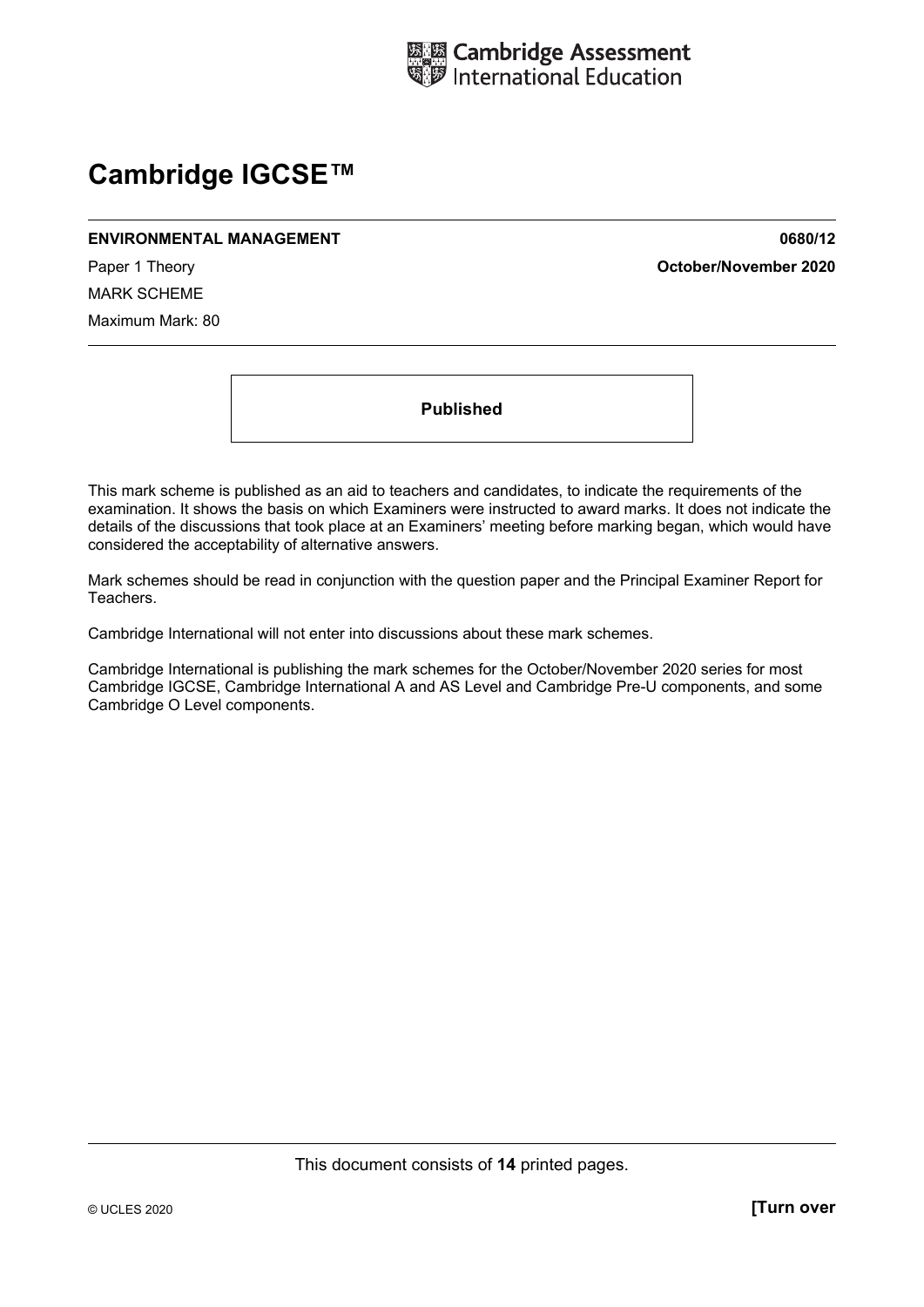### **Generic Marking Principles**

These general marking principles must be applied by all examiners when marking candidate answers. They should be applied alongside the specific content of the mark scheme or generic level descriptors for a question. Each question paper and mark scheme will also comply with these marking principles.

GENERIC MARKING PRINCIPLE 1:

Marks must be awarded in line with:

- the specific content of the mark scheme or the generic level descriptors for the question
- the specific skills defined in the mark scheme or in the generic level descriptors for the question
- the standard of response required by a candidate as exemplified by the standardisation scripts.

GENERIC MARKING PRINCIPLE 2:

Marks awarded are always **whole marks** (not half marks, or other fractions).

GENERIC MARKING PRINCIPLE 3:

Marks must be awarded **positively**:

- marks are awarded for correct/valid answers, as defined in the mark scheme. However, credit is given for valid answers which go beyond the scope of the syllabus and mark scheme, referring to your Team Leader as appropriate
- marks are awarded when candidates clearly demonstrate what they know and can do
- marks are not deducted for errors
- marks are not deducted for omissions
- answers should only be judged on the quality of spelling, punctuation and grammar when these features are specifically assessed by the question as indicated by the mark scheme. The meaning, however, should be unambiguous.

GENERIC MARKING PRINCIPLE 4:

Rules must be applied consistently, e.g. in situations where candidates have not followed instructions or in the application of generic level descriptors.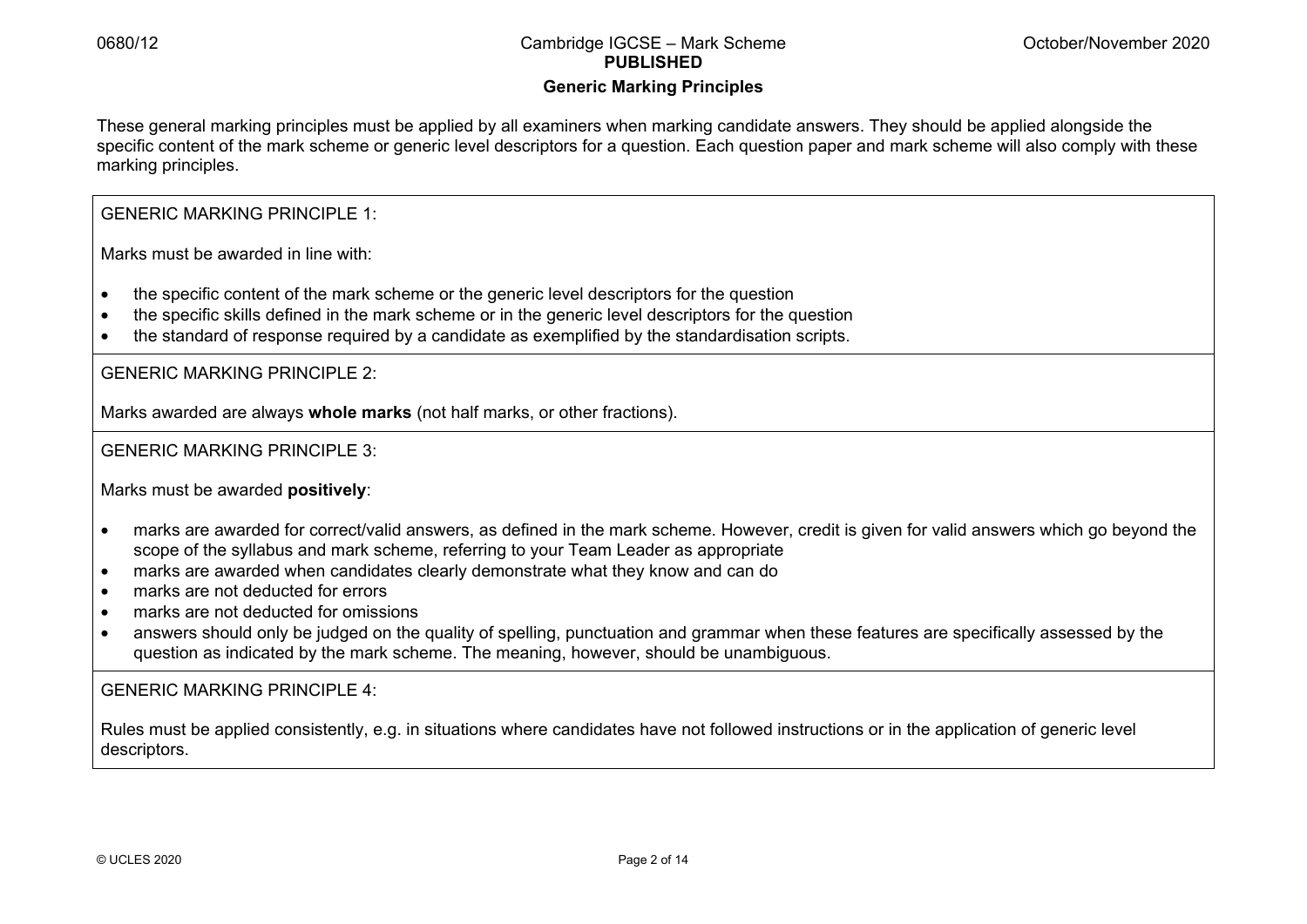## GENERIC MARKING PRINCIPLE 5:

Marks should be awarded using the full range of marks defined in the mark scheme for the question (however; the use of the full mark range may be limited according to the quality of the candidate responses seen).

## GENERIC MARKING PRINCIPLE 6:

Marks awarded are based solely on the requirements as defined in the mark scheme. Marks should not be awarded with grade thresholds or grade descriptors in mind.

## **Science-Specific Marking Principles**

- 1 Examiners should consider the context and scientific use of any keywords when awarding marks. Although keywords may be present, marks should not be awarded if the keywords are used incorrectly.
- 2 The examiner should not choose between contradictory statements given in the same question part, and credit should not be awarded for any correct statement that is contradicted within the same question part. Wrong science that is irrelevant to the question should be ignored.
- 3 Although spellings do not have to be correct, spellings of syllabus terms must allow for clear and unambiguous separation from other syllabus terms with which they may be confused (e.g. ethane / ethene, glucagon / glycogen, refraction / reflection).
- 4 The error carried forward (ecf) principle should be applied, where appropriate. If an incorrect answer is subsequently used in a scientifically correct way, the candidate should be awarded these subsequent marking points. Further guidance will be included in the mark scheme where necessary and any exceptions to this general principle will be noted.

## 5 'List rule' guidance

For questions that require *<sup>n</sup>* responses (e.g. State **two** reasons …):

- The response should be read as continuous prose, even when numbered answer spaces are provided.
- Any response marked *ignore* in the mark scheme should not count towards *n*.
- Incorrect responses should not be awarded credit but will still count towards *n*.
- Read the entire response to check for any responses that contradict those that would otherwise be credited. Credit should **not** be awarded for any responses that are contradicted within the rest of the response. Where two responses contradict one another, this should be treated as a single incorrect response.
- Non-contradictory responses after the first *n* responses may be ignored even if they include incorrect science.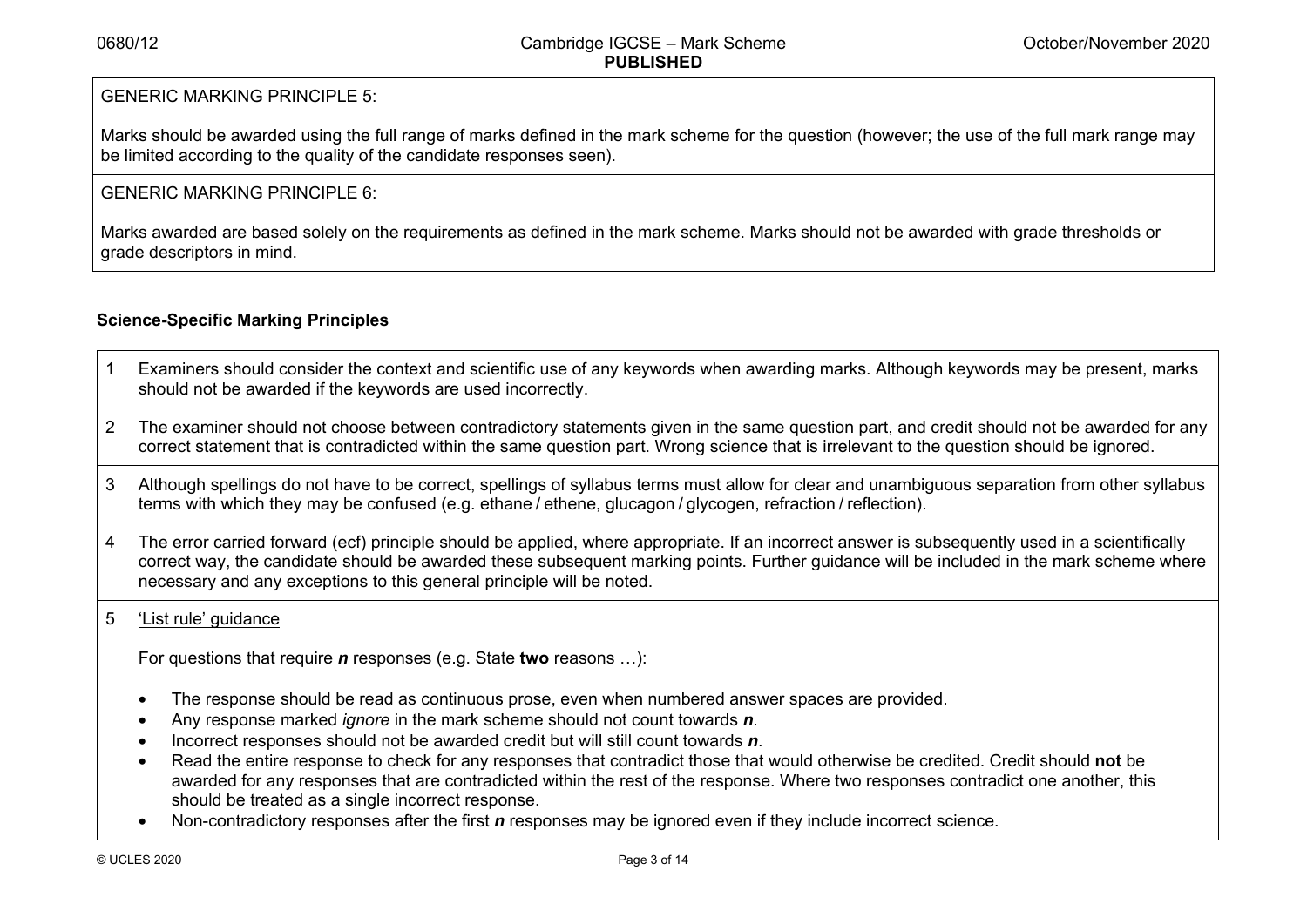#### 6 Calculation specific guidance

Correct answers to calculations should be given full credit even if there is no working or incorrect working, **unless** the question states 'show your working'.

For questions in which the number of significant figures required is not stated, credit should be awarded for correct answers when rounded by the examiner to the number of significant figures given in the mark scheme. This may not apply to measured values.

For answers given in standard form (e.g. a × 10<sup>*n*</sup>) in which the convention of restricting the value of the coefficient (a) to a value between 1 and 10 is not followed, credit may still be awarded if the answer can be converted to the answer given in the mark scheme.

Unless a separate mark is given for a unit, a missing or incorrect unit will normally mean that the final calculation mark is not awarded. Exceptions to this general principle will be noted in the mark scheme.

#### 7 Guidance for chemical equations

Multiples / fractions of coefficients used in chemical equations are acceptable unless stated otherwise in the mark scheme.

State symbols given in an equation should be ignored unless asked for in the question or stated otherwise in the mark scheme.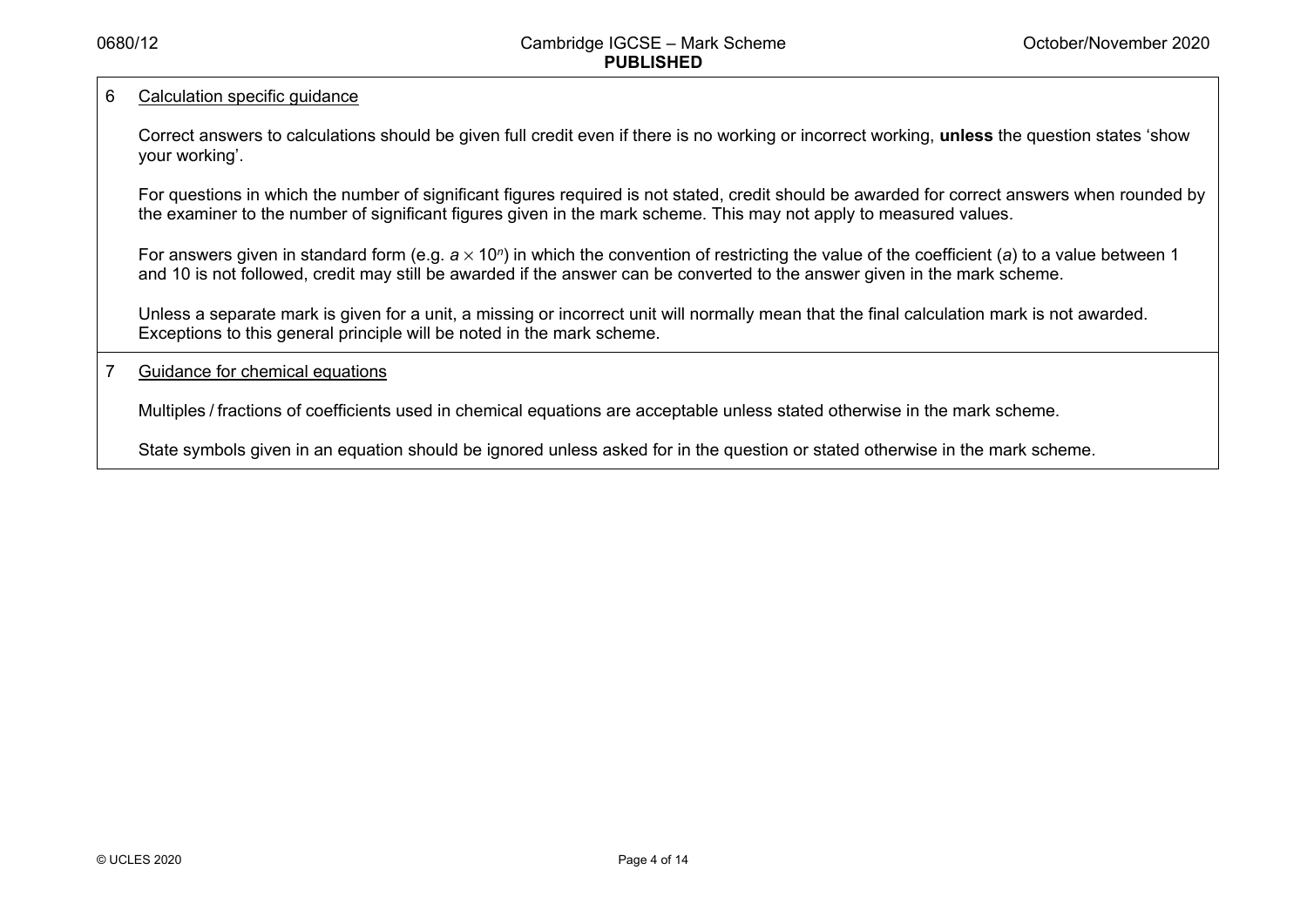| Question | <b>Answer</b>                                                                                                                                                                                                                                                                                                     | <b>Marks</b> |
|----------|-------------------------------------------------------------------------------------------------------------------------------------------------------------------------------------------------------------------------------------------------------------------------------------------------------------------|--------------|
| 1(a)     | any three from:<br>idea of water, stored / contained / held, in reservoir / by dam wall;<br>water moves (down) through, (sluice) gate/pipe;<br>water, rotates / turns, turbine;<br>turbine, rotates / turns / activates, generator (which generates electricity);                                                 | 3            |
| 1(b)     | (list rule applied)<br>any one from:<br>loss of land / loss of habitat / deforestation;<br>additional localised flooding;<br>shortage of water further down river;<br>affects fish, migration / breeding;<br>visual / noise, pollution;<br>reduction in CO <sub>2</sub> emissions if switching from fossil fuels; |              |
| 1(c)     | any two from:<br>no water source;<br>climate is not suitable / little rainfall / water frozen;<br>unable to fund;<br>have abundance of other fuel sources, e.g. fossil fuels / solar power;<br>geology / terrain, not suitable;                                                                                   | 2            |

| <b>Question</b> | <b>Answer</b>                                                                                                                                                                               | <b>Marks</b> |
|-----------------|---------------------------------------------------------------------------------------------------------------------------------------------------------------------------------------------|--------------|
| 2(a)            | any one from:<br>to keep fish in;<br>to keep, predators / other fish, out;<br>to control diet;<br>so fish, live / breed, in their natural ecosystem;<br>to, harvest / monitor, fish easily; |              |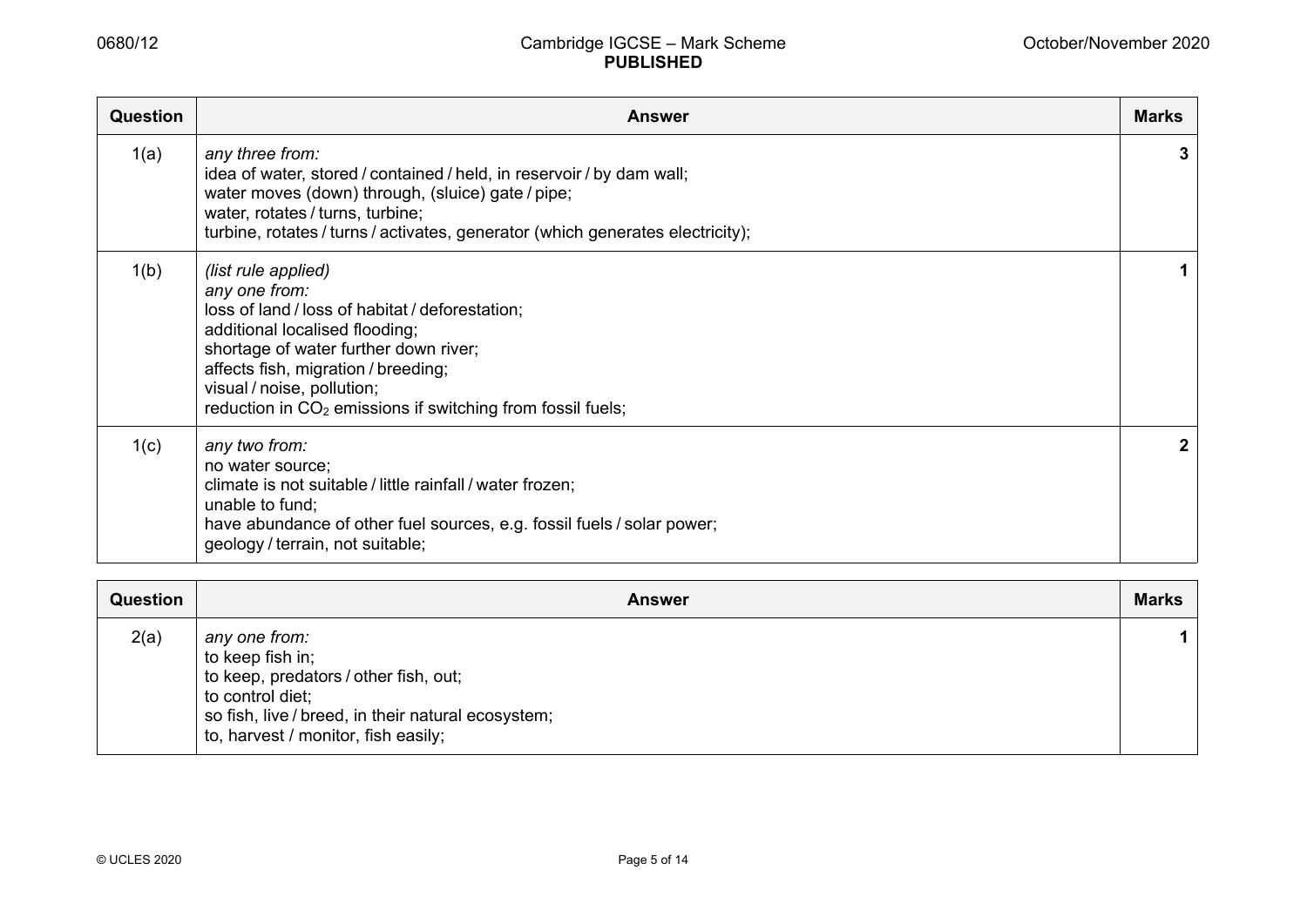| <b>Question</b> | <b>Answer</b>                                                                                                                                                                                                                                                        | <b>Marks</b>   |
|-----------------|----------------------------------------------------------------------------------------------------------------------------------------------------------------------------------------------------------------------------------------------------------------------|----------------|
| 2(b)            | any two from:<br>regulation of, mesh size / net design;<br>other species-specific methods, e.g. pole and line;<br>fishing quotas;<br>closed seasons;<br>protected areas / reserves;<br>conservation laws;<br>international agreements / implementation / monitoring; | $\overline{2}$ |
| 2(c)            | any two from:<br>parasites / sea lice;<br>disease;<br>habitat destruction;<br>pollution from waste;<br>invasive species;<br>use of antibiotics;                                                                                                                      | $\mathbf{2}$   |

| <b>Question</b> | <b>Answer</b>                                                                                                                                                                                                                                                                                                                                                                                                                             | <b>Marks</b> |
|-----------------|-------------------------------------------------------------------------------------------------------------------------------------------------------------------------------------------------------------------------------------------------------------------------------------------------------------------------------------------------------------------------------------------------------------------------------------------|--------------|
| 3(a)            | exponential / log (phase);                                                                                                                                                                                                                                                                                                                                                                                                                |              |
| 3(b)            | any three from:<br>increasing / introducing, availability of, family planning / contraception;<br>providing / improving, education on family planning;<br>increasing, career / job / higher education, opportunities for women;<br>encouraging, marriage / children, later in life;<br>improving accessibility to childcare;<br>improving provision of health care;<br>introducing / using, pronatalist / antinatalist, policies;<br>AVP: | 3            |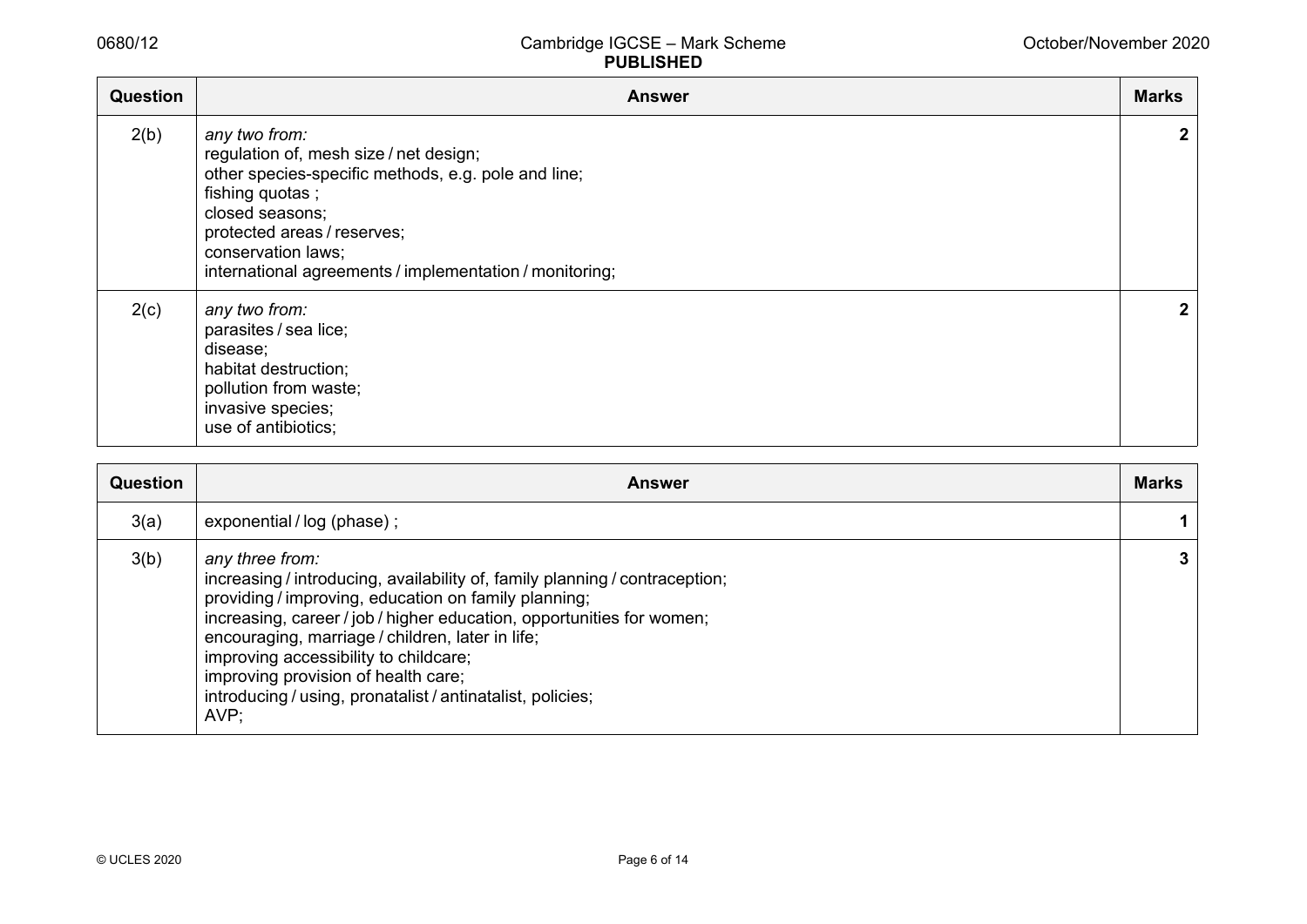| Question | <b>Answer</b>                         | <b>Marks</b>   |
|----------|---------------------------------------|----------------|
| 4(a)     | respiration;<br>combustion / burning; | $\mathbf{2}$   |
| 4(b)     | (the) Sun / (sun)light;               | 1              |
| 4(c)     | methane;<br>water vapour;             | $\overline{2}$ |

| <b>Question</b> | <b>Answer</b>                                                                                                                                                                                                                                                                                                                                                                                                                             | <b>Marks</b> |
|-----------------|-------------------------------------------------------------------------------------------------------------------------------------------------------------------------------------------------------------------------------------------------------------------------------------------------------------------------------------------------------------------------------------------------------------------------------------------|--------------|
| 5(a)(i)         | any two from:<br>Africa has (ora):<br>more LEDCs / less money, to invest in safe water;<br>fewer safe water sources;<br>fewer water-treatment facilities, e.g. chlorination / desalination;<br>less water-delivery infrastructure, e.g. pipes, bottling;<br>lower levels of sanitation;<br>more areas of water shortage;<br>more, water pollution / contamination / water-borne diseases;<br>more conflict (restricting access to water); | $\mathbf{2}$ |
| 5(a)(ii)        | any three from:<br>aquifers;<br>rivers;<br>lakes;<br>(natural) springs;<br>reservoirs / dams;<br>desalination / treatment / filtration, plants;<br>(stand)pipes;<br>rain(water) (harvesting);                                                                                                                                                                                                                                             | 3            |
| 5(b)(i)         | 2011;                                                                                                                                                                                                                                                                                                                                                                                                                                     | 1            |
| 5(b)(ii)        | Africa;                                                                                                                                                                                                                                                                                                                                                                                                                                   | 1            |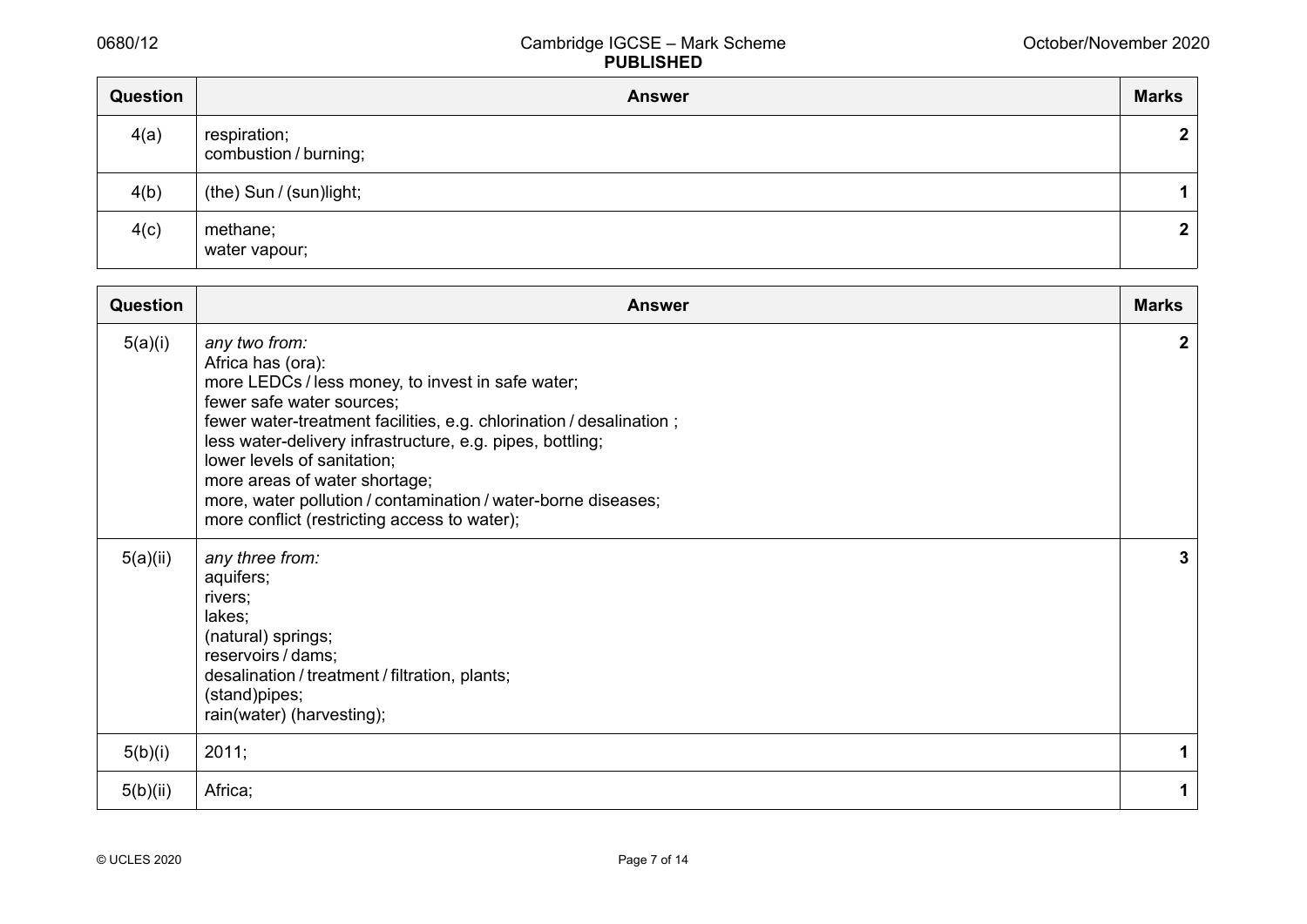| <b>Question</b> | <b>Answer</b>                                                                                                                                                                                                                                                                       | <b>Marks</b> |
|-----------------|-------------------------------------------------------------------------------------------------------------------------------------------------------------------------------------------------------------------------------------------------------------------------------------|--------------|
| 5(b)(iii)       | fluctuates / no clear pattern / overall decrease (with some outbreaks);                                                                                                                                                                                                             |              |
| 5(c)            | any two from:<br>damage to / contamination of / shortage of, fresh water sources;<br>damage to, sewerage systems / infrastructure;<br>damage to / lack of, medical, provision / supplies;<br>lots of people living closely together in temporary accommodation;<br>poor sanitation; | $\mathbf{2}$ |

| <b>Question</b> | <b>Answer</b>                                                                                                                                                                                                                                    | <b>Marks</b> |
|-----------------|--------------------------------------------------------------------------------------------------------------------------------------------------------------------------------------------------------------------------------------------------|--------------|
| 6(a)(i)         | (direction of) energy transfer / flow;                                                                                                                                                                                                           | 1            |
| 6(a)(ii)        | hawk;                                                                                                                                                                                                                                            | 1            |
| 6(a)(iii)       | any one from:<br>increases as no predators;<br>stays the same because, other predators / hawks, eat them;                                                                                                                                        | 1            |
| 6(b)(i)         | any two from:<br>provide a, habitat / shelter, for a variety of different, plants / animals;<br>prevent toxins from harming the environment;<br>provide, water / food, source for local organisms;<br>prevent flooding of other habitats nearby; | 2            |
| 6(b)(ii)        | provide, income from tourism / ecotourism / incentive to maintain the environment to attract visitors;                                                                                                                                           |              |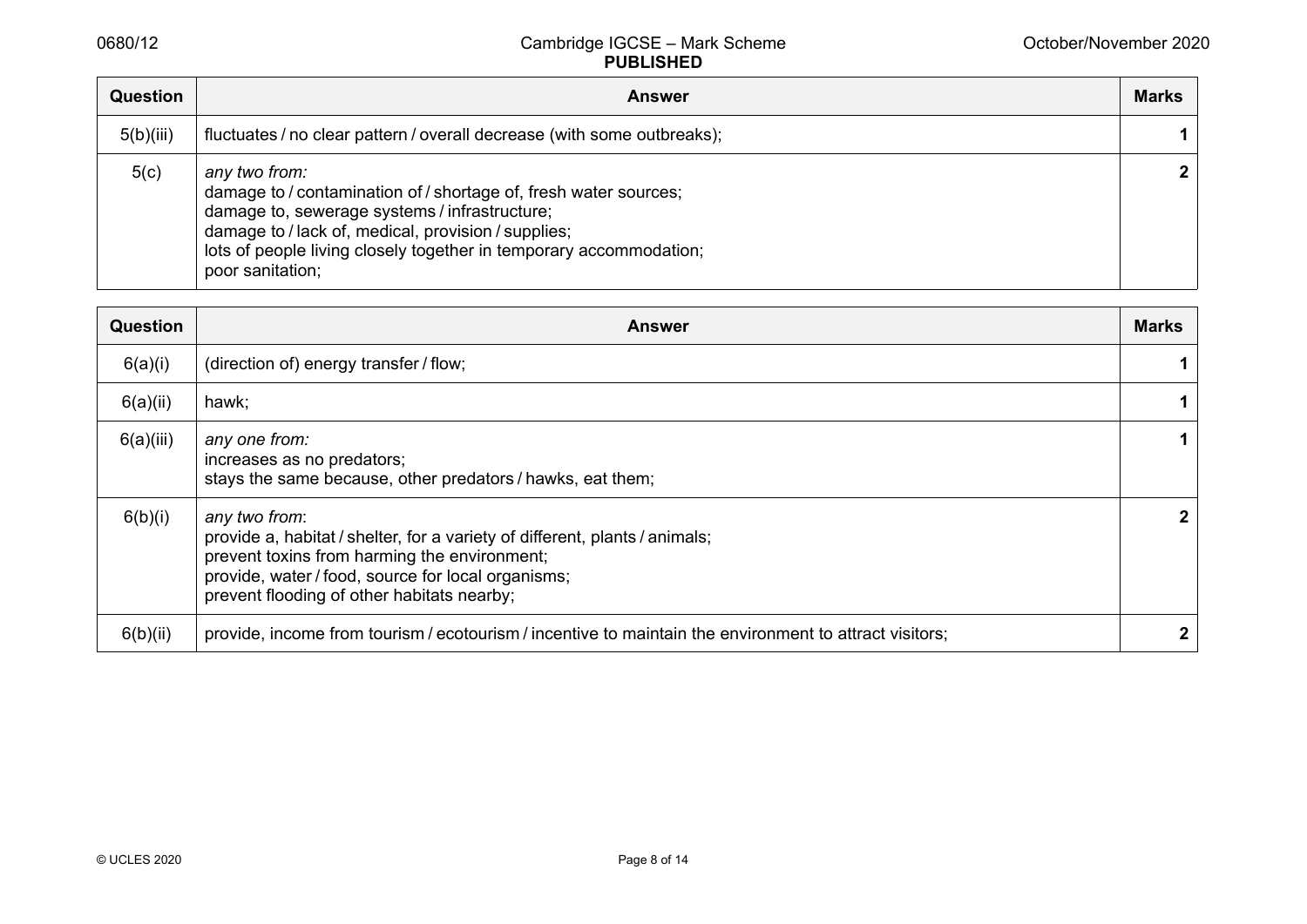| <b>Question</b> | <b>Answer</b>                                                                                                                                                                                                                                                                                                                                                                                                                                                                                                                                                                                                                                                                                                                                                                                                                                                               | <b>Marks</b> |
|-----------------|-----------------------------------------------------------------------------------------------------------------------------------------------------------------------------------------------------------------------------------------------------------------------------------------------------------------------------------------------------------------------------------------------------------------------------------------------------------------------------------------------------------------------------------------------------------------------------------------------------------------------------------------------------------------------------------------------------------------------------------------------------------------------------------------------------------------------------------------------------------------------------|--------------|
| 6(b)(iii)       | max five marks for points made from comment bubbles:<br>the wetland should be drained because:<br>provides people with, homes / shops / roads;<br>breeding ground for mosquitoes that spread malaria;<br>the wetland should not be drained because:<br>provides a habitat for several rare species of birds and frogs;<br>which may become extinct;<br>reduces the risk of flooding;<br>plus max five marks for candidate's own valid points:<br>additional examples of reasons for draining:<br>people of the town would benefit / supports the growth of the town;<br>provides other forms of employment;<br>provides better transport links, e.g. for commerce;<br>reduces associated health risks, e.g. malaria;<br>additional examples of reasons for not draining:<br>provides, income / employment, for people working there;<br>provides area to grow, rice / food; | 7            |
|                 | source of fish to eat;<br>acts as migratory network (for birds);                                                                                                                                                                                                                                                                                                                                                                                                                                                                                                                                                                                                                                                                                                                                                                                                            |              |

| <b>Question</b> | <b>Answer</b>                                                                                                                                             | <b>Marks</b> |
|-----------------|-----------------------------------------------------------------------------------------------------------------------------------------------------------|--------------|
| 7(a)            | any two from:<br>idea of existing rock;<br>(is subjected to) high temperature AND pressure;<br>to change (physical / chemical) structure / rock crystals; |              |
| 7(b)(i)         | 40 100 bar line;                                                                                                                                          |              |
| 7(b)(ii)        | $(54\,500 \div 89\,900 \times 100 = 60.6$ (%);                                                                                                            | 1            |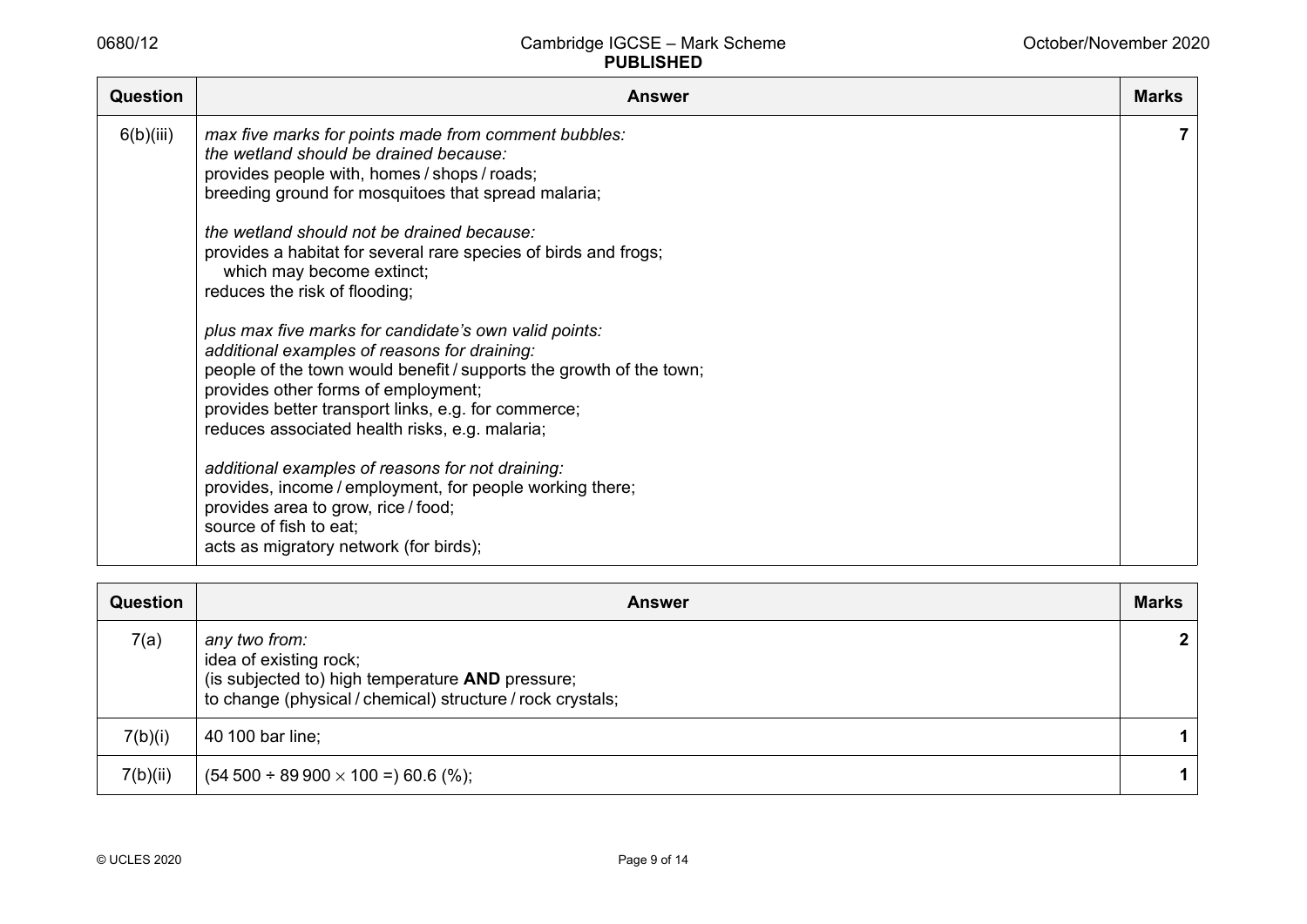| <b>Question</b> | <b>Answer</b>                                                                                                                                                                                                                                                                                                                                                                                                 | <b>Marks</b> |
|-----------------|---------------------------------------------------------------------------------------------------------------------------------------------------------------------------------------------------------------------------------------------------------------------------------------------------------------------------------------------------------------------------------------------------------------|--------------|
| 7(b)(iii)       | any two from:<br>more mechanisation;<br>fewer mines / mines closed / low coal price / poor profitability;<br>concern over danger of working in mines;<br>less demand for coal;<br>cheaper imports available;<br>non-renewable resource / finite reserves / running out;<br>switched to other forms of energy resources;<br>named environmental concern, e.g. climate change, acid rain;<br>government policy; | $\mathbf{2}$ |
| 7(c)(i)         | any three from:<br>development of infrastructure;<br>improved, transport links / roads;<br>improved, internet / communications services;<br>improved local economy;<br>increased commerce, e.g. services, shops, hotels;<br>increased tax revenue which could be spent locally;<br>improved, standard of living / quality of life / income;<br>greater access to coal;                                        | 3            |
| 7(c)(ii)        | any two from:<br>landfill site;<br>nature reserve / public space / park;<br>flood to make a, lake / reservoir;<br>visitor attraction / museum / science centre;<br>other recreational area, e.g. race track, dry ski slope, zip wire;<br>land restoration;                                                                                                                                                    | $\mathbf{2}$ |
| 7(d)            | any three from:<br>have large reserves (of coal);<br>infrastructure / mines, already in place;<br>industry employs a large number of people in the country;<br>lack of finance for, investment / research in alternatives;<br>cheap imports of coal available;<br>lack of other energy resources, e.g. nuclear, wind, solar;                                                                                  | 3            |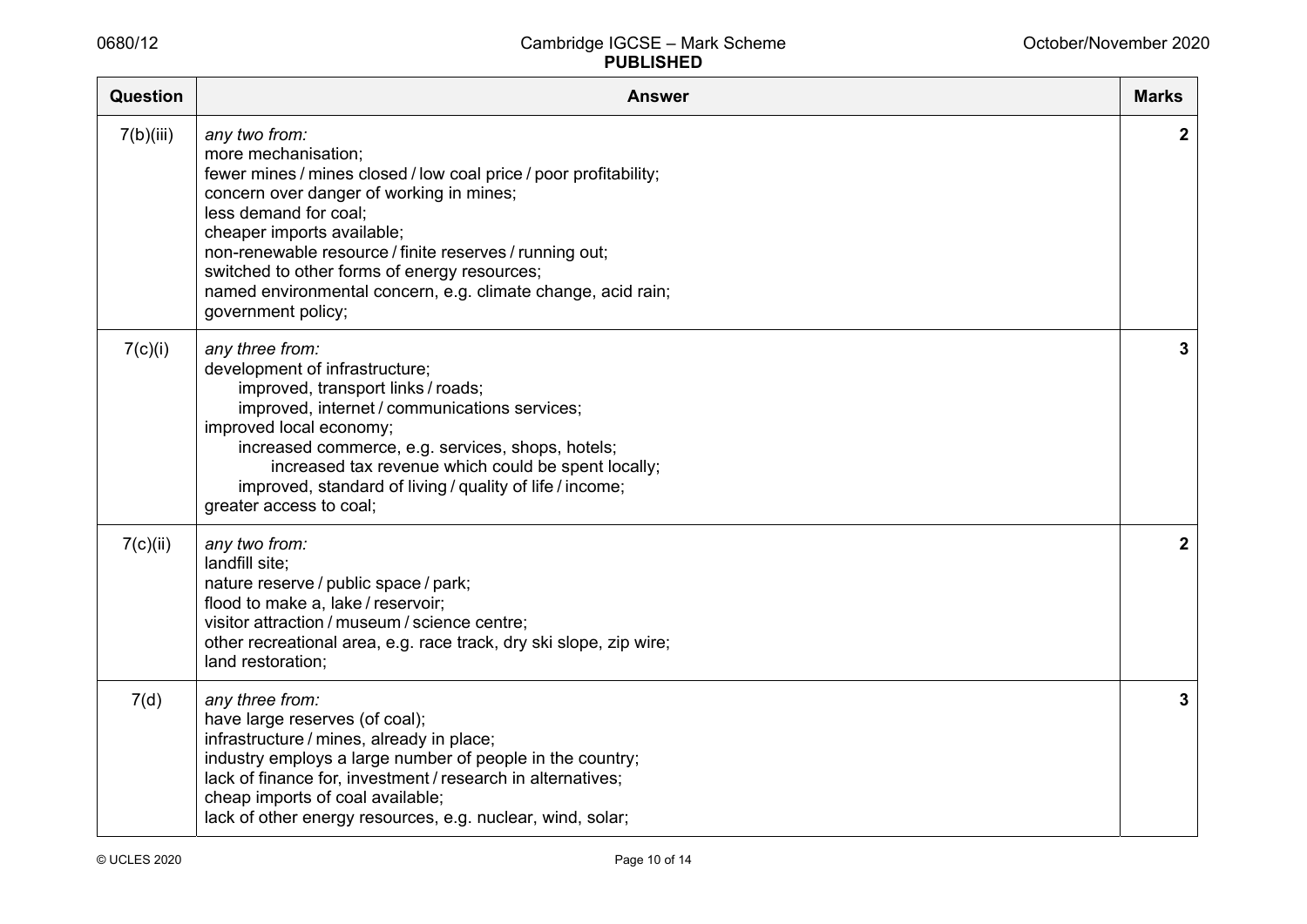| <b>Question</b>  | <b>Answer</b>                                                                                                                                                                                                                                                                                      | <b>Marks</b>            |
|------------------|----------------------------------------------------------------------------------------------------------------------------------------------------------------------------------------------------------------------------------------------------------------------------------------------------|-------------------------|
| 8(a)(i)          | 491;                                                                                                                                                                                                                                                                                               | 1                       |
| 8(a)(ii)         | axis labels and units;<br>sensible linear scale so graph uses at least half plotting space;<br>points correctly plotted;<br>line joining points;                                                                                                                                                   | 4                       |
| 8(a)(iii)        | yield will stay the same / no increase;                                                                                                                                                                                                                                                            | 1                       |
| 8(a)(iv)         | (list rule applied)<br>any two from:<br>temperature;<br>amount of rainfall;<br>amount of (sun)light;<br>pests / invasive species;<br>disease;                                                                                                                                                      | $\overline{\mathbf{2}}$ |
| 8(b)             | any two from:<br>due to, rain / irrigation;<br>fertilisers dissolve in water;<br>(surface) run-off;<br>infiltration / via ground water;                                                                                                                                                            | $\mathbf{2}$            |
| 8 <sub>(c)</sub> | any two from:<br>larger yield per plant, e.g. bigger / heavier / more productive, plants;<br>faster growth / multiple harvests per year;<br>resistant to environmental conditions;<br>drought-resistant;<br>temperature-resistant, e.g. frost-resistant;<br>resistant to, disease / pests;<br>AVP; | $\boldsymbol{2}$        |

| Question | <b>Answer</b>                                                  | <b>Marks</b> |  |
|----------|----------------------------------------------------------------|--------------|--|
| 9(a)(i)  | an area of land covered by water when rivers overflow / owtte; |              |  |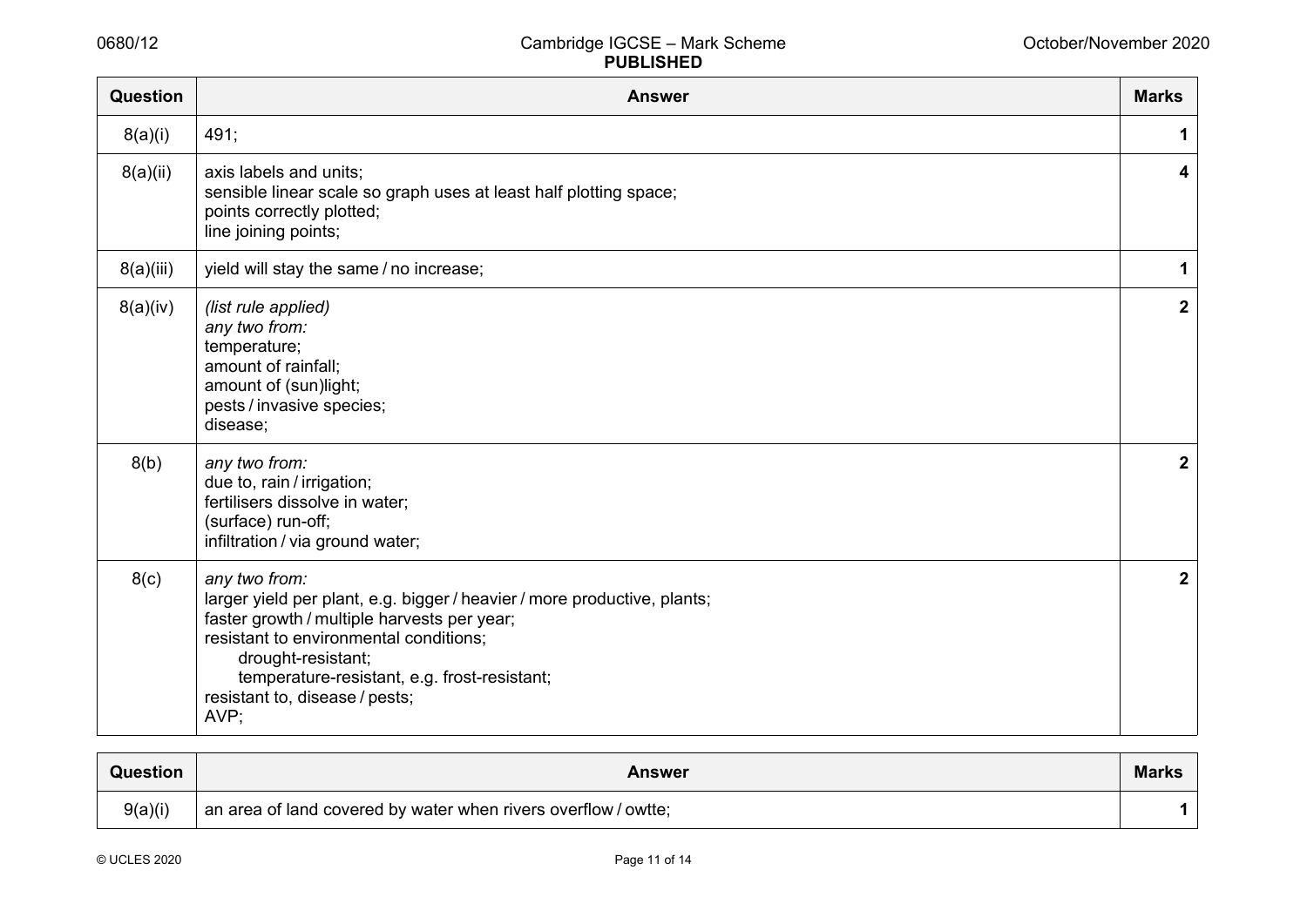| Question |                                                                                                     |                                                                        | <b>Answer</b> | <b>Marks</b> |
|----------|-----------------------------------------------------------------------------------------------------|------------------------------------------------------------------------|---------------|--------------|
| 9(a)(ii) | any one from:<br>have fertile soil;<br>have a layer of nutrient-rich sediment;<br>store floodwater; |                                                                        |               | 1            |
| 9(b)     | table drawn;                                                                                        | column / row, headings and unit;<br>4 sets of data recorded correctly; |               | $\mathbf{3}$ |
|          | year                                                                                                | area flooded / km <sup>2</sup>                                         |               |              |
|          | 1987                                                                                                | 57 300                                                                 |               |              |
|          | 1988                                                                                                | 82000                                                                  |               |              |
|          | 1998                                                                                                | 77700                                                                  |               |              |
|          | 2004                                                                                                | 70800                                                                  |               |              |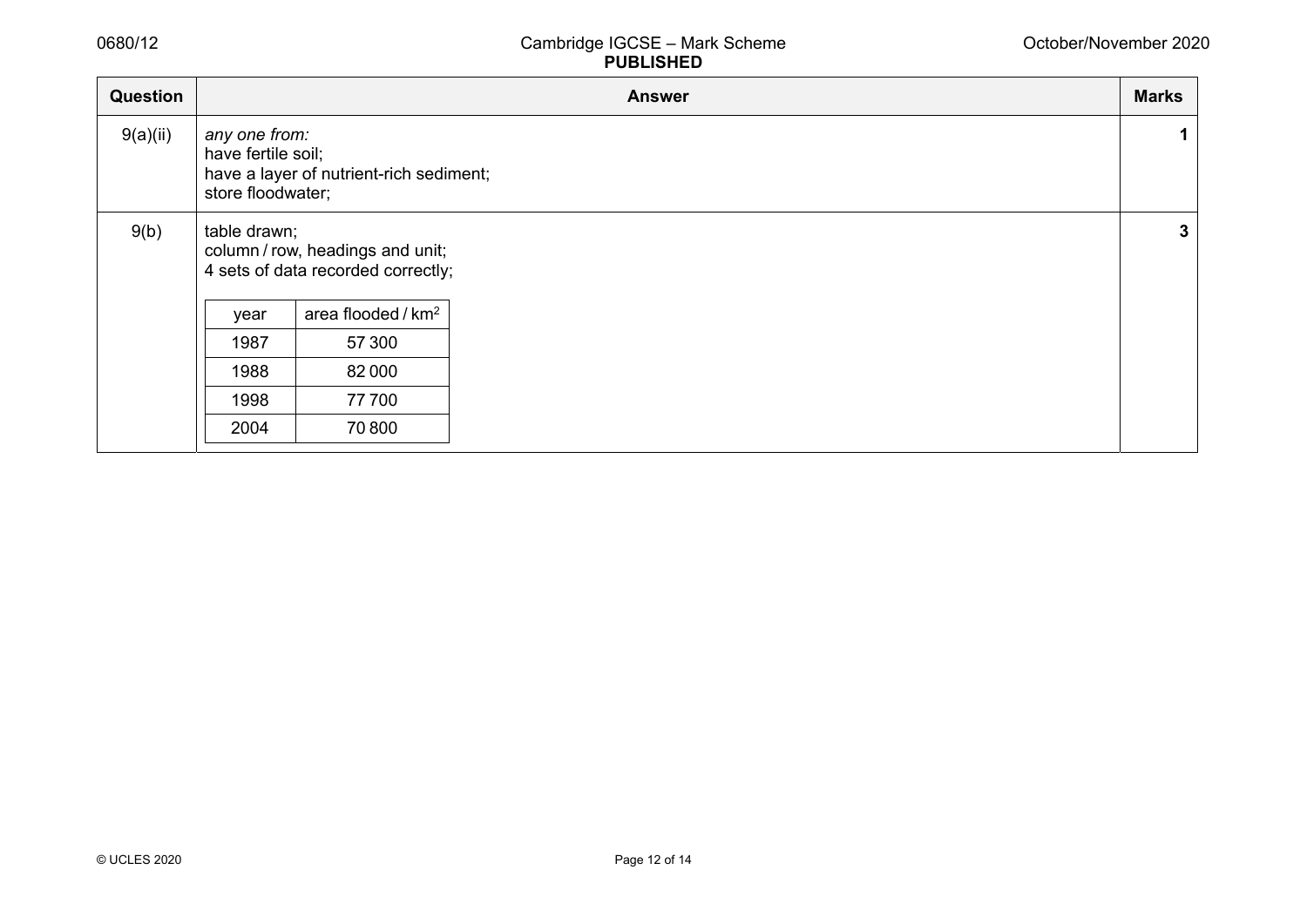| <b>Question</b> | <b>Answer</b>                                                                                                                                                                            | <b>Marks</b> |
|-----------------|------------------------------------------------------------------------------------------------------------------------------------------------------------------------------------------|--------------|
| 9(c)            | Level of response marked question:                                                                                                                                                       | 6            |
|                 | Level $3$ [5-6 marks]                                                                                                                                                                    |              |
|                 | A coherent response is given that develops and supports the candidate's conclusion using relevant details and<br>examples.                                                               |              |
|                 | Indicative content and subject-specific vocabulary are generally used precisely and accurately.<br>Good responses are likely to present a balanced evaluation of the statement.          |              |
|                 | Level $2$ [3-4 marks]                                                                                                                                                                    |              |
|                 | Development and support of the conclusion is evident, though the response may lack some coherence and/or<br>detail.                                                                      |              |
|                 | Irrelevant detail may be present.                                                                                                                                                        |              |
|                 | Indicative content and subject-specific vocabulary are used but may lack some precision and/or accuracy.<br>Responses contain evaluation of the statement, but this may not be balanced. |              |
|                 | Level $1$ [1-2 marks]                                                                                                                                                                    |              |
|                 | The response may be limited in development and/or support.                                                                                                                               |              |
|                 | Contradictions and/or irrelevant detail may be present.<br>Indicative content and subject-specific vocabulary may be limited.                                                            |              |
|                 | Responses may lack structure or be in the form of a list. Evaluation may be limited or absent.                                                                                           |              |
|                 | No response or no creditable response [0 marks]                                                                                                                                          |              |